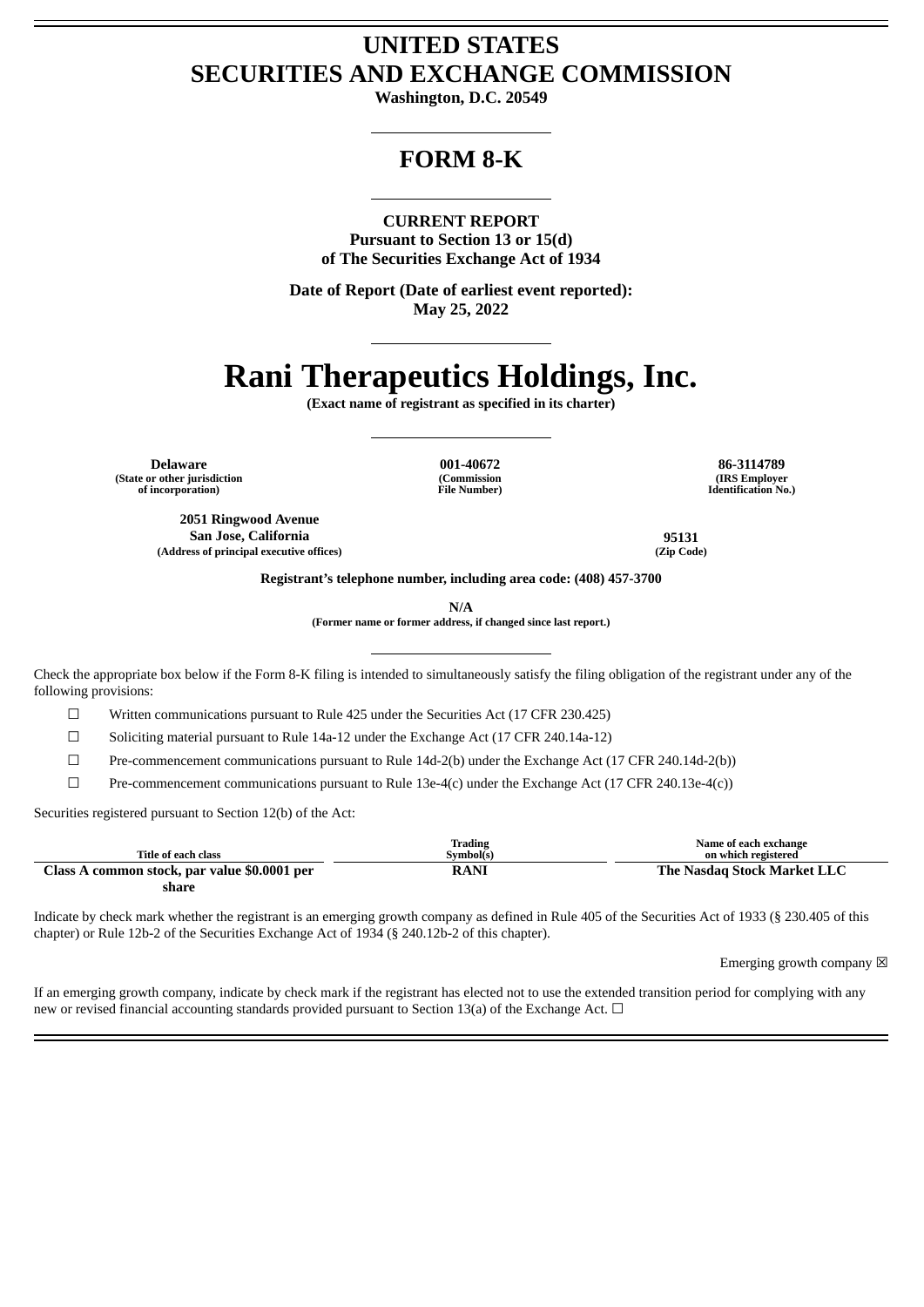#### **Item 5.07 Submission of Matters to a Vote of Security Holders.**

On May 25, 2022, Rani Therapeutics Holdings, Inc. (the "Company") held its annual meeting of stockholders ("Annual Meeting"). As of March 30, 2022, the record date for the Annual Meeting, there were 24,387,030 shares of Class A common stock outstanding and entitled to vote and 24,773,286 shares of Class B common stock outstanding and entitled to vote at the Annual Meeting. Holders of the Company's Class A common stock are entitled to one vote per share and holders of the Company's Class B common stock are entitled to ten votes per share. Holders of Class A common stock and Class B common stock voted together as a single class on all matters submitted to a vote of stockholders at the Annual Meeting.

The following is a summary of the matters voted on at the Annual Meeting based on the report of the voting results by the inspector of election. The Company's Definitive Proxy Statement on Schedule 14A filed with the Securities and Exchange Commission on April 13, 2022 contains a description of the following proposals considered at the Annual Meeting, each of which were approved by the Company's stockholders at the Annual Meeting as set forth below:

1. The Company's stockholders elected by a majority of votes cast the director nominees below, to hold office until the 2023 annual meeting of stockholders or until their successors are duly elected and qualified, as follows:

|                           | For           | Withheld | Broker<br><b>Non-Voted</b> |
|---------------------------|---------------|----------|----------------------------|
| Talat Imran               | 236,209,213   | 130,136  | 2,702,155                  |
| Mir Imran                 | 236, 182, 478 | 156,871  | 2,702,155                  |
| Dennis Ausiello           | 236,209,217   | 130,132  | 2,702,155                  |
| Lyn Baranowski            | 236,321,656   | 17,693   | 2,702,155                  |
| Jean-Luc Butel            | 236, 208, 740 | 130,609  | 2,702,155                  |
| Laureen DeBuono           | 236,209,217   | 130,132  | 2,702,155                  |
| <b>Andrew Farquharson</b> | 236, 184, 417 | 154,932  | 2,702,155                  |
| Malik Nanavaty            | 236.209.217   | 130,132  | 2,702,155                  |
| <b>Lisa Rometty</b>       | 236,321,656   | 17,693   | 2,702,155                  |

2. The Company's stockholders ratified the appointment of Ernst & Young, LLP as the Company's independent registered public accounting firm for the fiscal year ending December 31, 2022, as follows:

| For:            | 239,007,220 |
|-----------------|-------------|
| <b>Against:</b> | 27,533      |
| <b>Abstain:</b> | 6.751       |